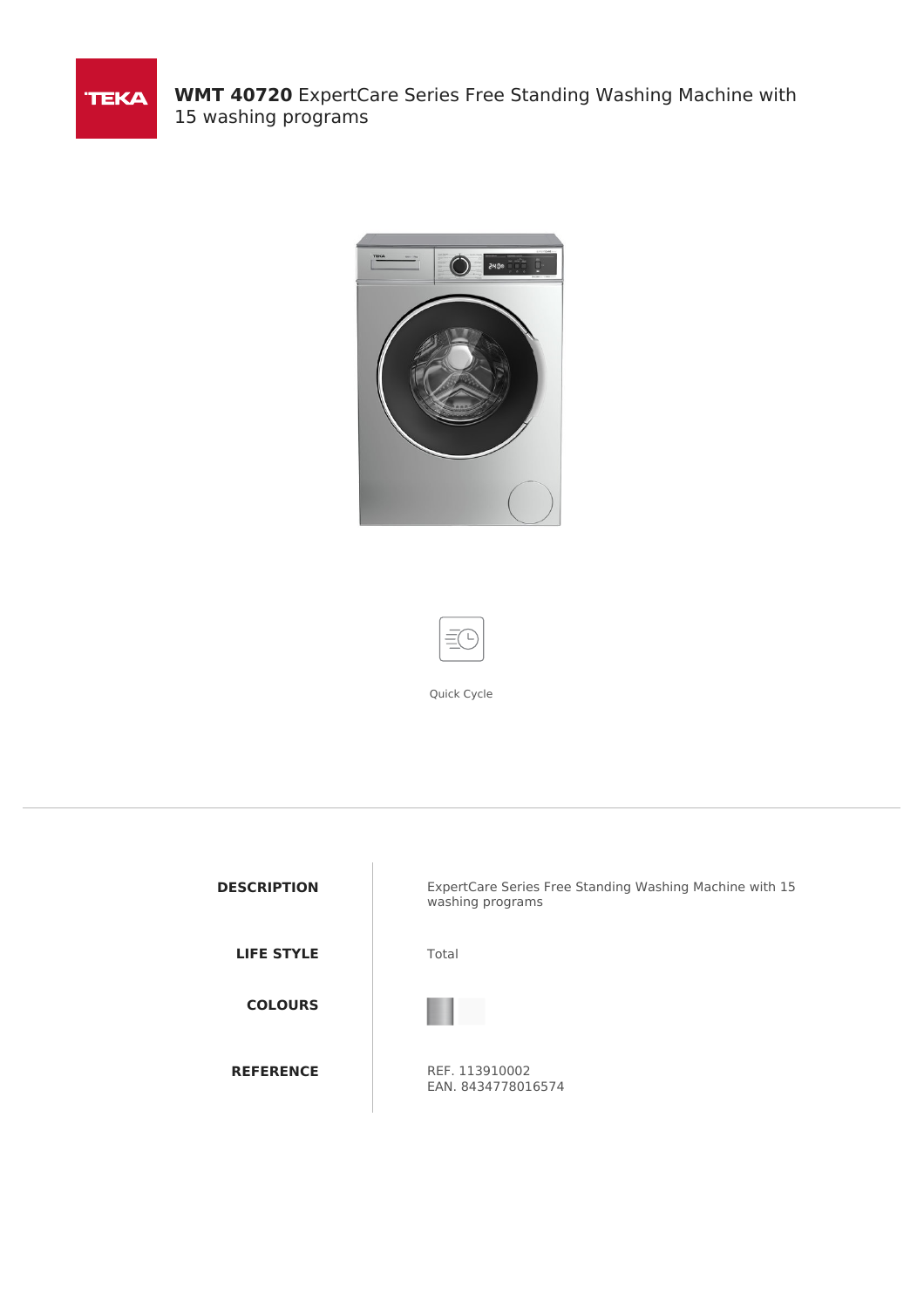**TEKA** 

## **FEATURES** ExpertCare series

Free standing Washing Machine Electronic control panel with display Washing capacity: 7 kg 15 washing programs Fast program: 15 minutes Special programs: ECO mode, Wool care Special functions: Delay timer, Speed wash, Extra rinse SmartWash system Maximum spinning speed: 1200 RPM Automatic water regulation Automatic door lock safety system Child lock Balance control system SoftCare drum Delay timer: 1-24 hours 30 cm wide porthole door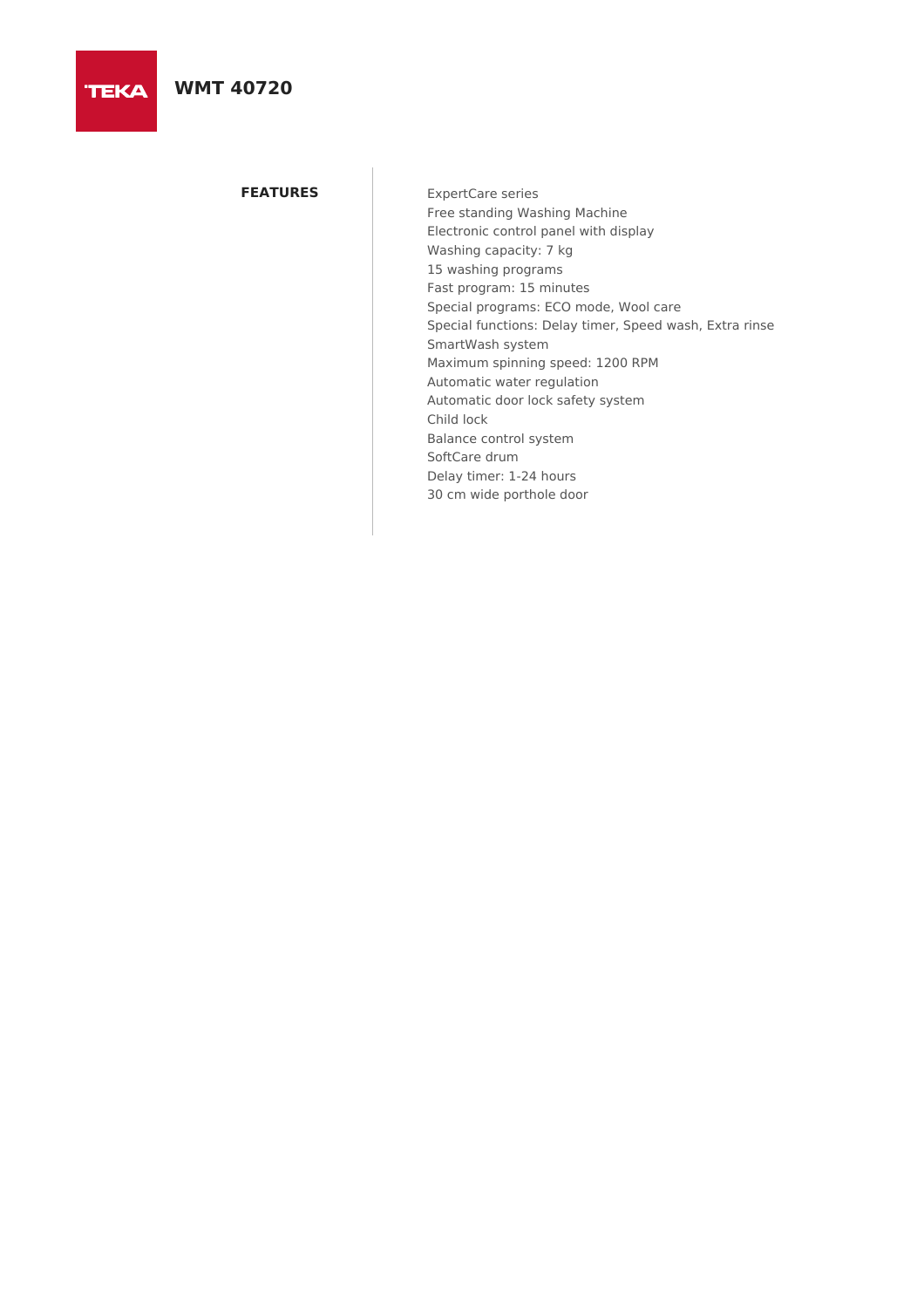



## **DIMENSIONS**

**Product height (mm):** 845 **Product width (mm):** 596 **Product depth (mm):** 533 **Product length (mm): Net weight (Kg):** 55,2

## **TECH SPECS**

| <b>PRODUCT SHEET</b>                         | Type of installation: Free standing<br><b>Energy consumption (kWh/year): 172</b><br>Water consumption (litres/year): 10337                                                                                                                                                                                                                            |
|----------------------------------------------|-------------------------------------------------------------------------------------------------------------------------------------------------------------------------------------------------------------------------------------------------------------------------------------------------------------------------------------------------------|
| <b>POWER SUPPLY</b>                          | <b>Frequency (Hz): 50</b><br><b>Power rate (V): 220-240</b><br><b>Plug type: <math>EU</math></b><br><b>Cable Connection Length (cm): 160</b><br><b>Maximum Nominal Power (W): 2100</b><br><b>Nominal power motor (W): No</b><br><b>Power of heating element (W): 1850</b><br>Water outlet hose length (m): 1.695<br>Water inlet hose length (m): 1470 |
| <b>PARTICULAR</b><br><b>CHARACTERISITICS</b> | <b>Stainless Steel Drum: Yes</b><br>Glass door diameter (cms): 47<br><b>Number of programs: 15</b><br><b>Number Of Washing Temperatures: 8</b>                                                                                                                                                                                                        |

**Control panel:** ELECTRONIC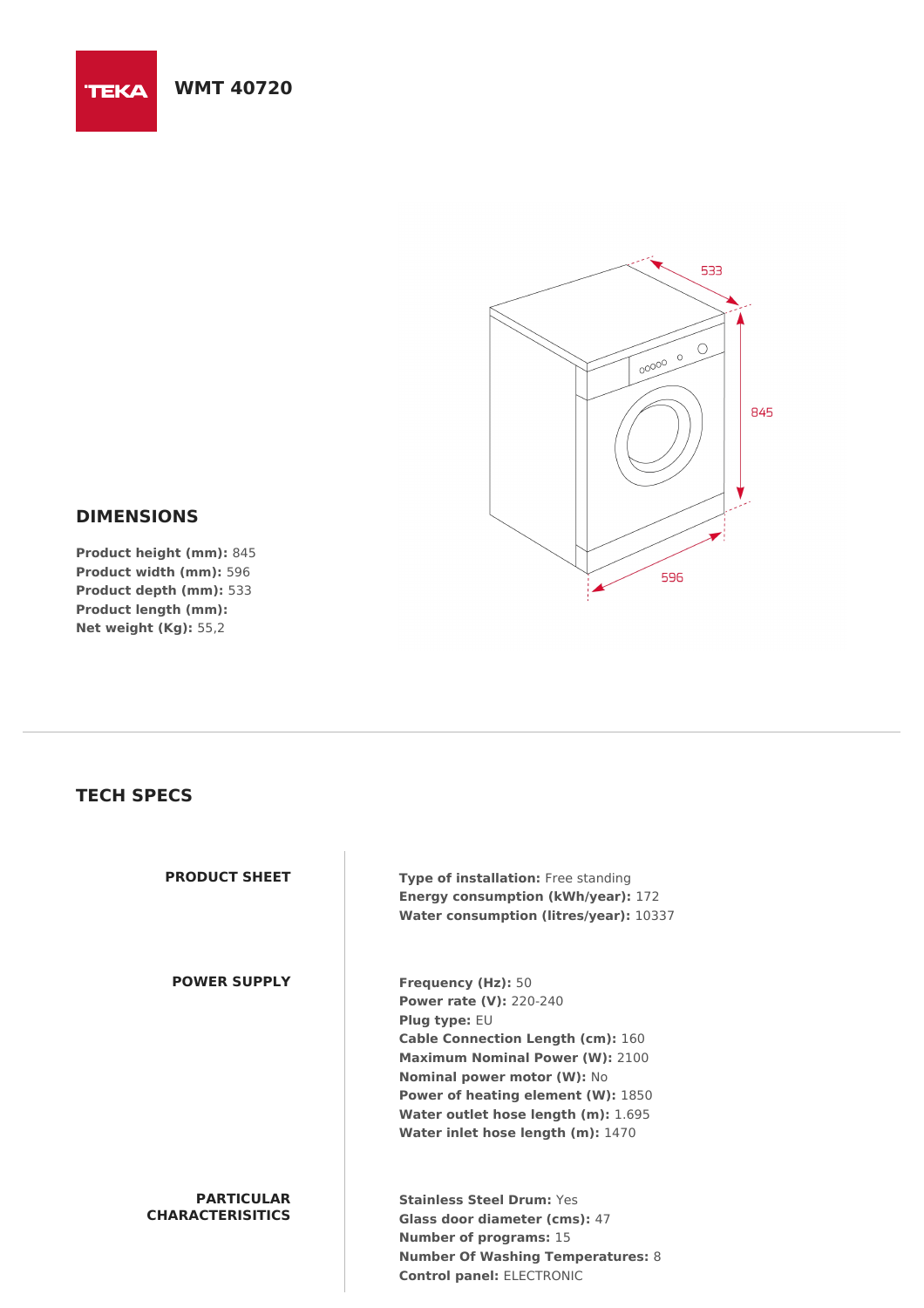**Electronic washing management:** Yes **Child lock:** Yes **Auto lock door:** Yes **Cancel spin cycle button:** Yes **Removable work top:** Yes **CONTROL INDICATOR LIGHTS Selected program indicator:** Yes **Remaining time:** Yes **SPECIAL FUNCTIONS Fast program:** Yes **Fast program (minutes):** 15 **Economic program:** Yes **Delicate fabrics:** Yes **EQUIPMENT Adjustable Feet Back:** Yes **Adjustable feet front:** Yes